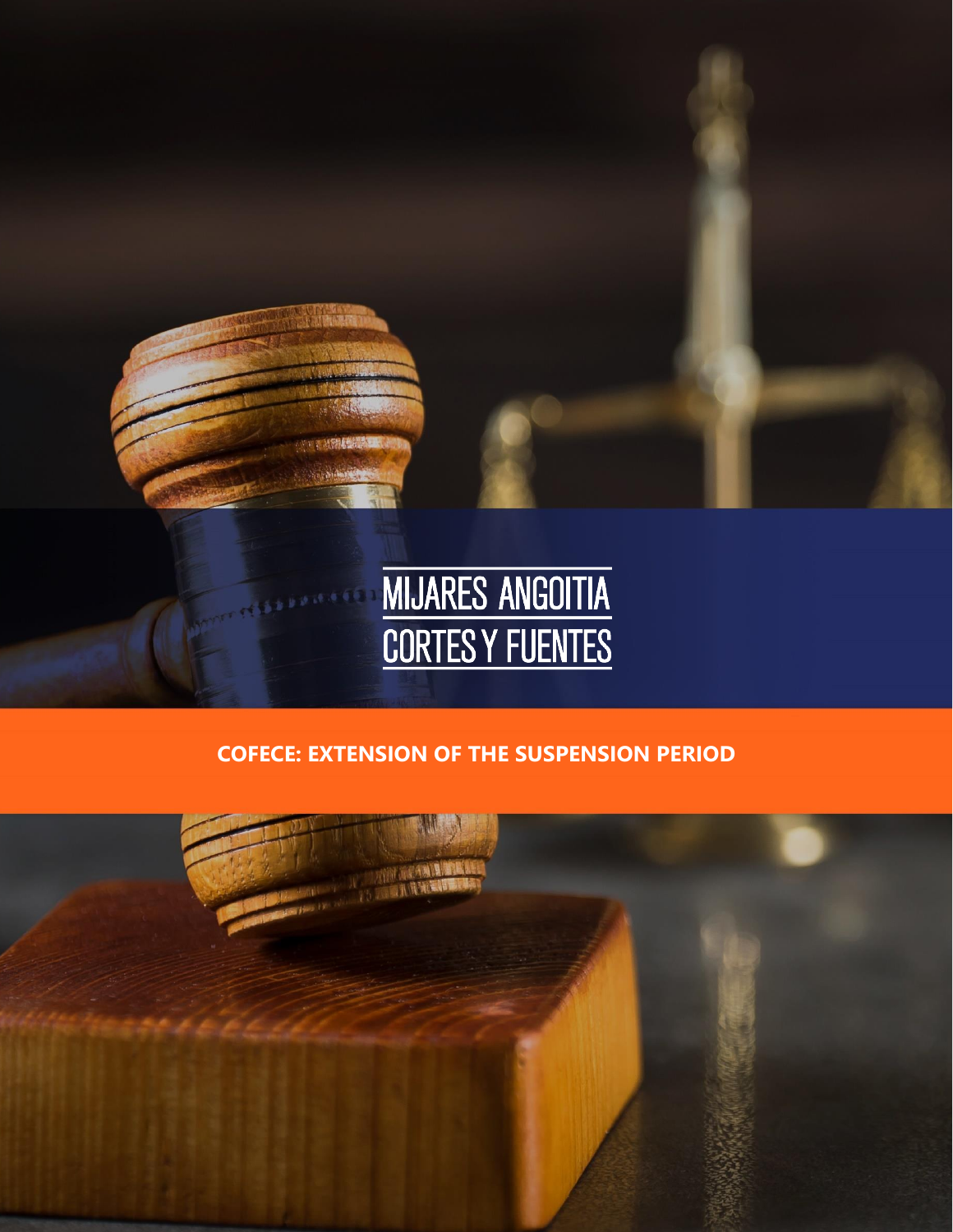## **April 30, 2020**

#### **COFECE EXTENDS THE TIME PERIODS SUSPENSION AS A PREVENTIVE MEASURE IN COVID-19 CRISIS**

#### **I. MEASURES ADOPTED**

In light of the current COVID-19 international crisis, to reduce the risk of spreading the virus the Federal Economic Competition Commission ("COFECE") has decided to extend the suspension period previously established from **May 6 to 29, 2020**. 1

COFECE did not establish other excluded procedures from this measure, apart from those indicated in its previous ruling dated April 14, 2020, published in Mexico's Federal Official Gazette on April 17, 2020.

#### **I. EXCEPTIONS**

Among the procedures that are exempt from the measure adopted, the following stand out:

- (i) Concentration notices;
- (ii) Opinions on bidding proceedings;
- (iii) Issuing licenses, concessions, permits and other similar items;
- (iv) Formal opinion requests in matters of free market access and economic competition;
- (v) Requests for general orientation in connection with the application of the law;
- (vi) The procedure for a sanction reduction benefit (Immunity Program);

(vii) The procedure for an exemption and fine reduction benefit. In connection with the procedures for relative monopolistic practices or unlawful concentrations.

(viii) Regarding the investigation procedures for relative monopolistic practices or unlawful concentrations, the term for the Plenum to issue a statement of probable responsibility or, in such case, determine the closing of the case file.

(ix) The term for the Plenum to issue the relevant resolution for such procedures on which there is no outstanding action to be carried out by either the economic agent, or the authority.

<sup>1</sup> The decision was adopted on April 27, 2020 and published in Mexico's Federal Official Gazette on April 30, 2020.